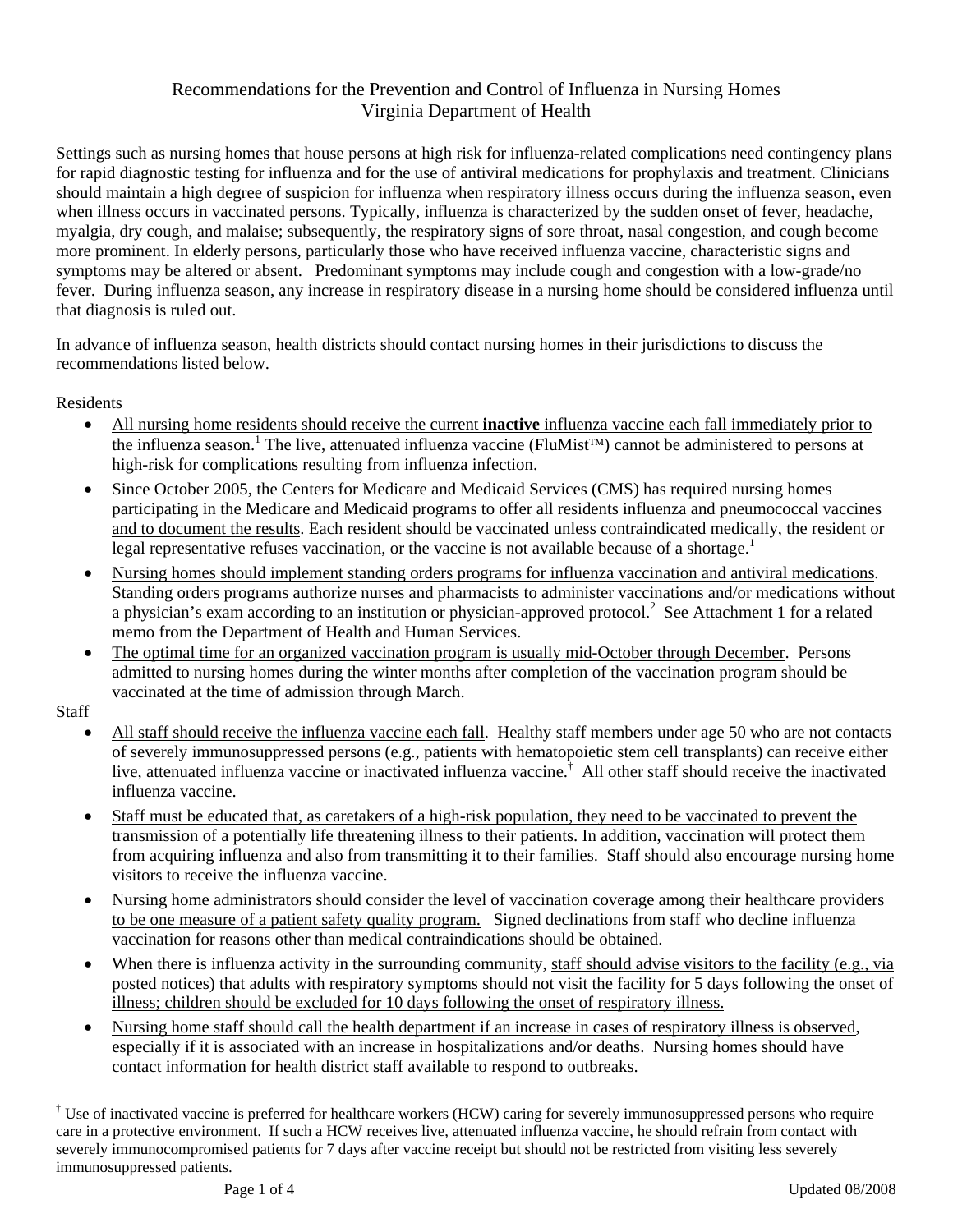When health departments receive reports of increased respiratory illness from nursing homes, the steps listed below should be followed.

- 1. During an outbreak, nursing homes must maintain heightened surveillance for febrile and respiratory illness among residents and staff. Respiratory symptoms should be noted in the Flu and Respiratory Symptoms Log (See Attachment 3). Ill residents should be cohorted together, away from the well, as much as possible. Staff should be assigned to work with either sick or well patients, but not circulated among both groups.
- 2. The health department should coordinate the submission of specimens to the Division of Consolidated Laboratory Services (DCLS). Laboratory confirmation of the etiology of the outbreak is critical. DCLS provides "flu kits", which include materials for the collection and transport of specimens (e.g., nasopharyngeal swabs, viral transport media). Appropriate samples for influenza testing include nasopharyngeal swabs, nasal washes, or nasal aspirates, collected within the first two days of illness. Nasal wash specimens are often difficult to obtain from elderly persons, therefore, the specimens of choice for nursing home residents are nasopharyngeal swabs.
- 3. In the event of an influenza outbreak, nursing homes should be prepared to rapidly administer antiviral medications to residents and staff. At the present time, oseltamivir (Tamiflu®) and zanamivir (Relenza®) are the only choices for influenza prophylaxis and treatment. Guidelines are noted in Table 1, but the dosage for each resident should be determined individually. Standing orders in residents' charts will facilitate rapid administration. Patients for whom antiviral drugs are contraindicated should have this noted in their charts*.*
- 4. Prophylaxis should be administered to all residents who have not had influenza symptoms, regardless of whether they received influenza vaccinations in the fall and should continue for a minimum of 2 weeks. If surveillance indicates that new cases continue to occur, prophylaxis should be continued until approximately 7-10 days after illness onset in the last patient. Persons receiving antiviral prophylaxis should be actively monitored for potential adverse side effects and for possible infection with influenza viruses that are resistant to antiviral medications.
- 5. Prophylaxis should be offered to unvaccinated staff who provide care to persons at high risk. If there are indications that the outbreak is caused by a strain of influenza that is not well-matched by the vaccine, consider prophylaxis for all staff, regardless of immunization status. Such indications might include multiple documented break-through influenza virus infections among vaccinated persons or studies indicating low vaccine effectiveness.
- 6. For patients who are symptomatic, antivirals should be administered as treatment. Administer within first 48 hours of symptom onset according to the guidelines in Table 1.
- 7. In the event of an influenza outbreak, any unvaccinated residents and staff should be vaccinated. Anyone who is vaccinated during an outbreak should take antivirals for two weeks after vaccination. Vaccination history of residents should be noted in the Flu Vaccine Log (See Attachment 2).
- 8. Staff should be reminded that they can spread the virus via their hands or through fomites (e.g., towels, medication cart items, etc.). Handwashing should be emphasized.
	- o Healthcare personnel should adhere to **Standard Precautions** during the care of a resident with symptoms of a respiratory infection. Gloves should be worn if hand contact with respiratory secretions or potentially contaminated surfaces is anticipated. Gowns should be worn if soiling of clothes with a resident's respiratory secretions is anticipated. Hands should be decontaminated after coming into contact with the patient and his/her environment, whether or not gloves are worn.
	- o Healthcare workers should adhere to **Droplet Precautions** during the care of a resident with suspected or confirmed influenza for 5 days after the onset of illness. Staff should wear a surgical or procedure mask upon entering an ill patient's room. The mask should be removed and disposed of when leaving the resident's room. If resident movement or transport is necessary, have the resident wear a surgical or procedure mask, if possible.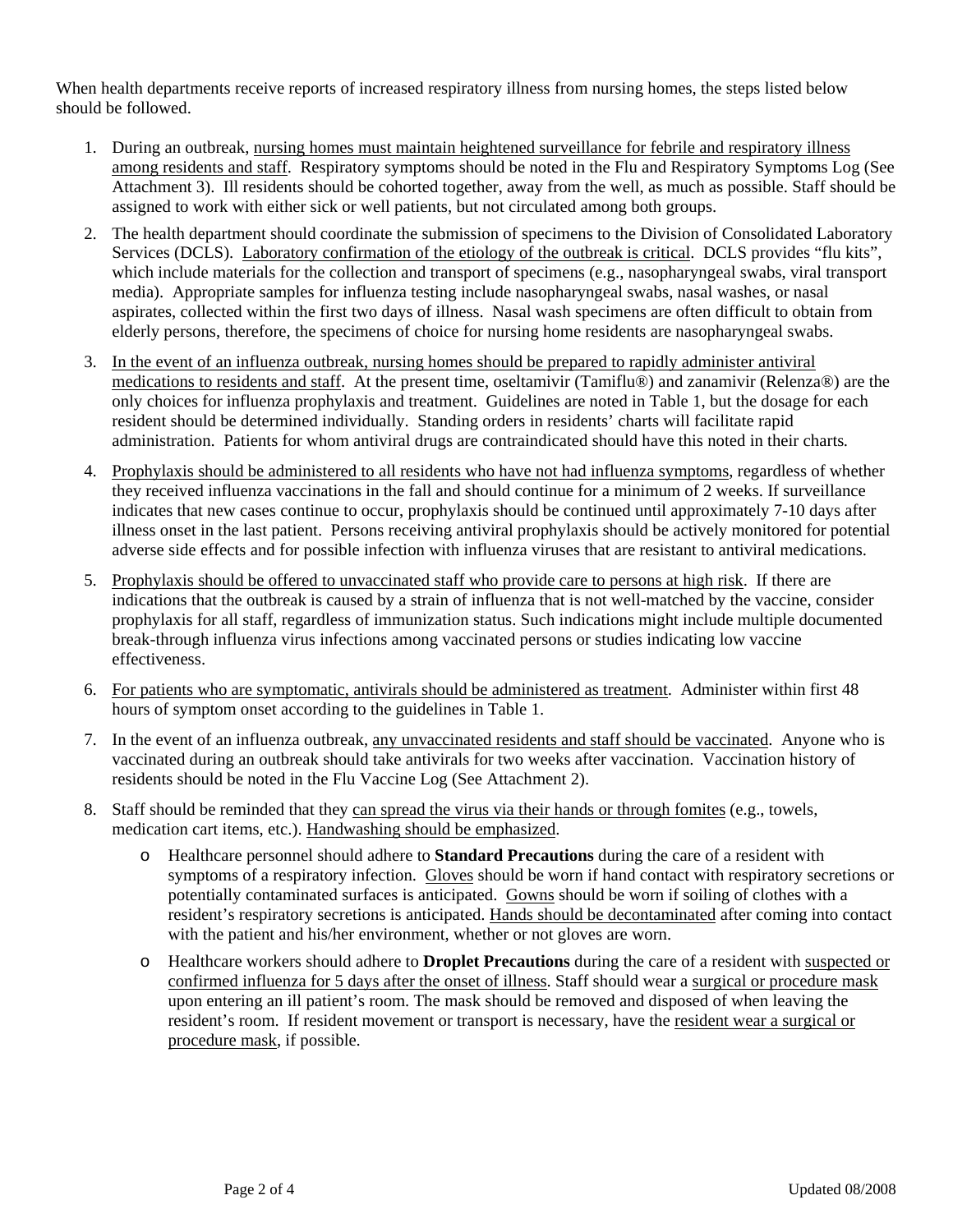- 9. Ill residents should be placed in a private room or cohorted together, away from the well, as much as possible. Staff should be assigned to work with either sick or well patients, but not circulated among both groups.
- 10. Cancel group activities and consider serving all meals in rooms.
- 11. Staff should not work while ill. Exclude staff with symptoms from patient care for 5 days following onset of symptoms, when possible.
- 12. New admissions should be halted and visitation restricted until the outbreak is over (i.e., at least 3 consecutive days without any new cases). When admissions resume, any new admissions should receive antivirals prophylactically until one week after the outbreak is over. If possible, they may begin taking the antivirals prior to admission to the nursing home.

If a health district receives a report of a single case of confirmed influenza by any testing method in a nursing home, VDH recommends that the health district and the nursing home together consider implementing the above outbreak control measures. At a minimum, the following steps should be taken:

- Implement heightened surveillance for respiratory illness, especially among the roommate(s) of the patient and healthcare workers providing care for the patient. If any additional cases are detected, all of the outbreak control measures listed above should be implemented.
- Antiviral prophylaxis should be considered, at a minimum, for the roommate(s) of the patient and healthcare workers providing care for the patient.
- The patient should receive appropriate treatment with an antiviral medication. Administer within first 48 hours of symptom onset according to the guidelines in Table 1.
- If the initial test result was from a rapid influenza test, confirmatory testing should take place through DCLS.

<sup>1</sup>Centers for Disease Control and Prevention. Prevention and Control of Influenza; Recommendations of the Advisory Committee on Immunization Practices

(ACIP). MMWR 2008;57 (No. RR-7).<br><sup>2</sup>Centers for Disease Control and Prevention. Adult immunization programs in nontraditional settings: quality standards and guidance for program evaluation—a report of the National Vaccine Advisory Committee and Use of standing orders programs to increase adult vaccination rates: recommendations of the Advisory Committee on Immunization Practices. MMWR 2000;49(No. RR-1):[15-26].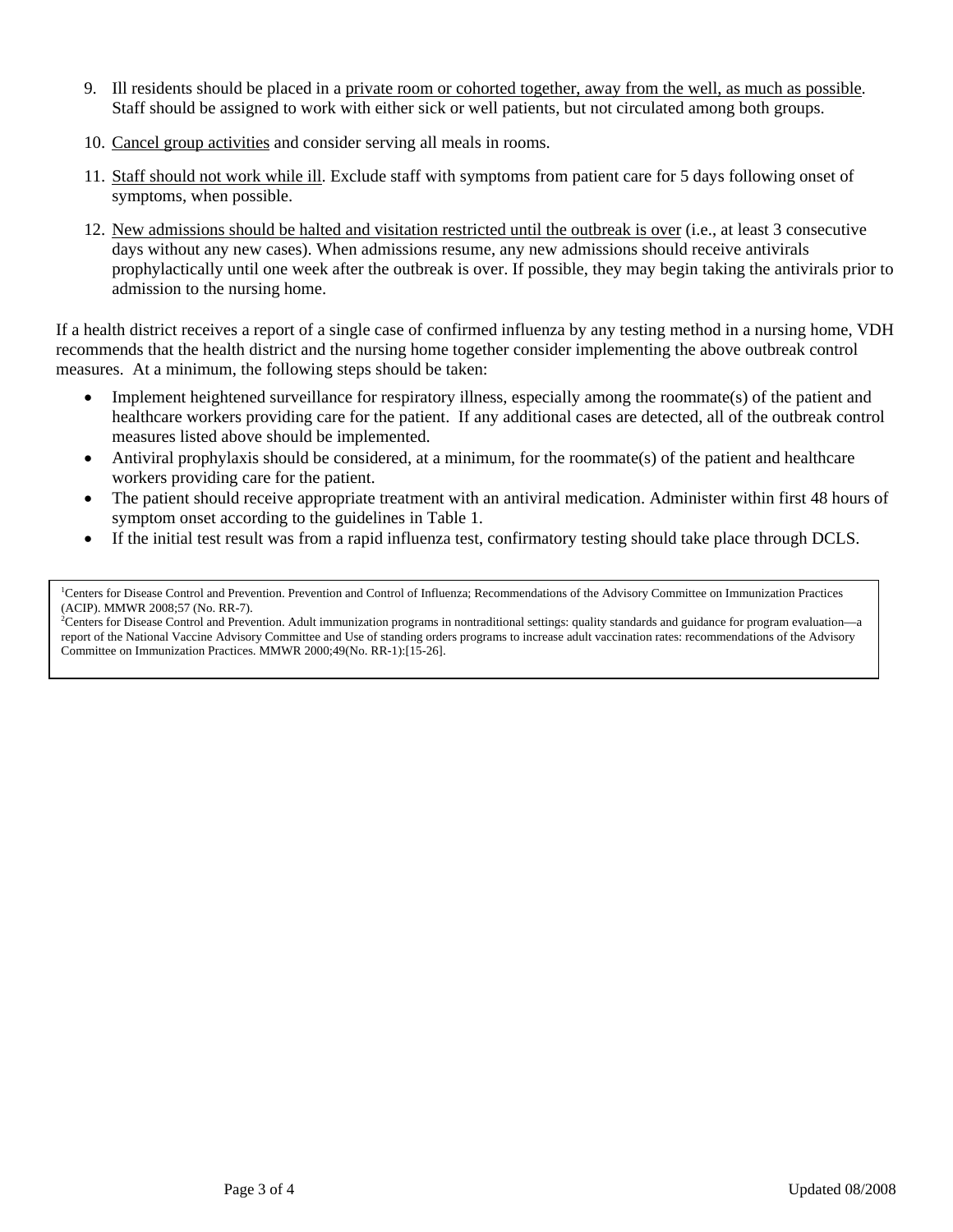#### Table 1. Recommendations for the Use of Antiviral Medications During Nursing Home Outbreaks For the 2008-09 Influenza Season Virginia Department of Health

*ACIP recommends that neither amantadine nor rimantadine be used for the treatment or chemoprophylaxis of influenza A in the United States for the 2008-09 influenza season because of recent data indicating high levels of resistance of the influenza virus to these medications. Until susceptibility to adamantanes has been re-established among circulating influenza A viruses, oseltamivir or zanamivir should be prescribed if antiviral treatment or chemoprophylaxis of influenza is indicated.* 

*While some Influenza A (H1N1) viruses with a mutation that confers resistance to oseltamivir were identified in the United States and other countries during the 2007-08 season, neuraminidase inhibitor medications continue to be the recommended agents for treatment and prophylaxis of influenza in the United States. However, clinicians should be alert to changes in antiviral recommendations that might occur as additional antiviral resistance data becomes available during the 2008-09 season (www.cdc.gov/flu/professionals/antivirals/index.htm) <sup>±</sup>*

| <b>Antiviral</b><br><b>Medications</b> | <b>Trade</b><br><b>Name</b> | Flu<br>type | <b>Prophylaxis</b><br>for Outbreak<br><b>Control</b>                                                           | Treatment<br>of Patients<br>with               | Form                                                | <b>Contraindications</b><br>and<br><b>Side Effects</b>                                                        | Dosage for<br>$\geq 65$ years                                                                             | <b>Cost for</b><br>5-day<br>course** | <b>Effectiveness</b>                                                                          |
|----------------------------------------|-----------------------------|-------------|----------------------------------------------------------------------------------------------------------------|------------------------------------------------|-----------------------------------------------------|---------------------------------------------------------------------------------------------------------------|-----------------------------------------------------------------------------------------------------------|--------------------------------------|-----------------------------------------------------------------------------------------------|
|                                        |                             |             |                                                                                                                | <b>Influenza</b>                               |                                                     |                                                                                                               |                                                                                                           |                                      |                                                                                               |
| Oseltamivir                            | Tamiflu®                    | A and       | Oseltamivir is<br>recommended.<br>Administer for<br>a minimum of<br>2 weeks.                                   | Initiate<br>treatment<br>within 48<br>hours of | Capsule                                             | Side effects include<br>nausea and vomiting.<br>Transient neuro-<br>psychiatric events have<br>been reported. | 75 mg once<br>daily for<br>prophylaxis<br>and twice daily<br>for treatment*                               | \$60                                 | Reduce duration of<br>illness by 1 day when<br>given within 48 hours<br>of onset of symptoms. |
| Zanamivir <sup>§</sup>                 | Relenza®                    | B           | If new cases<br>occur, continue<br>until $\sim$ 7 to 10<br>days after<br>illness onset in<br>the last patient. | onset of<br>illness.<br>Treat for 5<br>days    | Dry powder<br>administered<br>through an<br>inhaler | Not recommended for<br>people with underlying<br>respiratory or cardiac<br>disease                            | $10 \text{ mg}$ (two<br>inhalations)<br>once daily for<br>prophylaxis<br>and twice daily<br>for treatment | \$48                                 | Effectiveness in<br>preventing influenza-<br>zanamivir, 84%;<br>oseltamivir, 82%              |

*<sup>±</sup>*Centers for Disease Control and Prevention. Prevention and Control of Influenza; Recommendations of the Advisory Committee on Immunization Practices (ACIP). MMWR 2008;57 (No. RR-7).

§Zanamivir is administered through oral inhalation by using a plastic device included in the medication package. Patients will benefit from instruction and demonstration of the correct use of the device.

\* For patients with creatinine clearance of 10-30mL/min, a reduction of the treatment dosage to 75 mg once daily and in the chemoprophylaxis dosage to 75 mg every other day is recommended. No treatment or prophylaxis dosing recommendations are available for patients undergoing routine renal dialysis treatment. \*\*Dollar amount shown is approximate and is wholesale cost and not patient cost.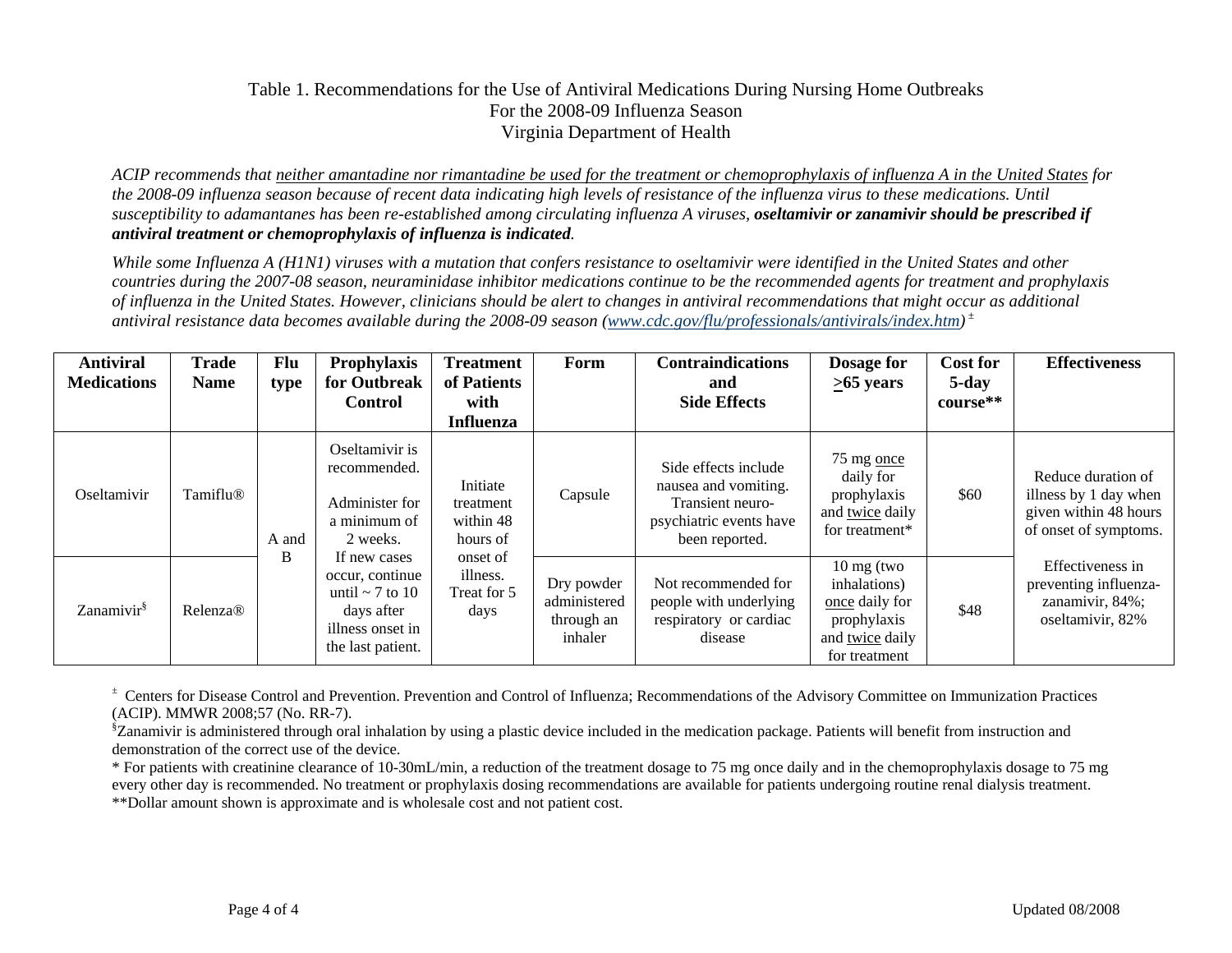

#### **DEPARTMENT OF HEALTH & HUMAN SERVICES** Centers for Medicare & Medicaid Services

 7500 Security Boulevard Baltimore, MD 21244-1850

### **Ref: S&C-03-02**

| DATE:           | <b>October 10, 2002</b>                                                                   |
|-----------------|-------------------------------------------------------------------------------------------|
| <b>FROM:</b>    | Director                                                                                  |
|                 | Survey and Certification Group                                                            |
|                 | <b>Center for Medicaid and State Operations</b>                                           |
| <b>SUBJECT:</b> | Change in requirement for signed physician's order for influenza and pneumonia<br>vaccine |
| TO:             | <b>Associate Regional Administrator</b>                                                   |
|                 | Division of Medicaid & State Operations                                                   |
|                 | Region I-X                                                                                |
|                 | <b>State Survey Agency Directors</b>                                                      |
|                 |                                                                                           |

The purpose of this program memorandum is to provide information and guidance to regional offices, and state survey agency personnel regarding a new regulation that will remove the federal barrier requiring nursing home providers, home health agencies and hospitals to have individually signed physician's order for influenza and pneumococcal vaccines.

The Survey Procedures and Interpretive Guidelines for Long Term Care Facilities, Home Health Agencies and Hospitals require physicians to sign and date all orders. The new regulation allows nursing home providers, home health agencies and hospitals to adopt strategies to increase influenza and pneumonia vaccination rates such as institution or physician-approved protocols i.e., standing orders, that do not require individually signed physician orders. Accordingly, surveyors should not be citing providers that have adopted standing orders for influenza and pneumococcal vaccinations for the failure to have individually signed physician orders.

As a result of this issuance, effective immediately CMS is altering the guidance to states and regions. For long term care facilities, physicians must sign and date all orders with the exception of influenza and pneumococcal polysaccharide vaccines, which may be administered per physician-approved facility policy after an assessment for contraindications. For home health agencies, drugs and treatments are administered by agency staff only as ordered by the physician with the exception of influenza and pneumococcal polysaccharide vaccines, which may be administered per agency policy developed in consultation with a physician and after an assessment for contraindications. For hospitals, all orders for drugs and biologicals must be in writing and signed by the practitioner or practitioners responsible for the care of the patient as specified under §482.12© with the exception of influenza and pneumococcal polysaccharide vaccines, which may be administered per physician approved hospital policy after an assessment for contraindications.

CMS is supportive of practices of that improve influenza and pneumococcal immunization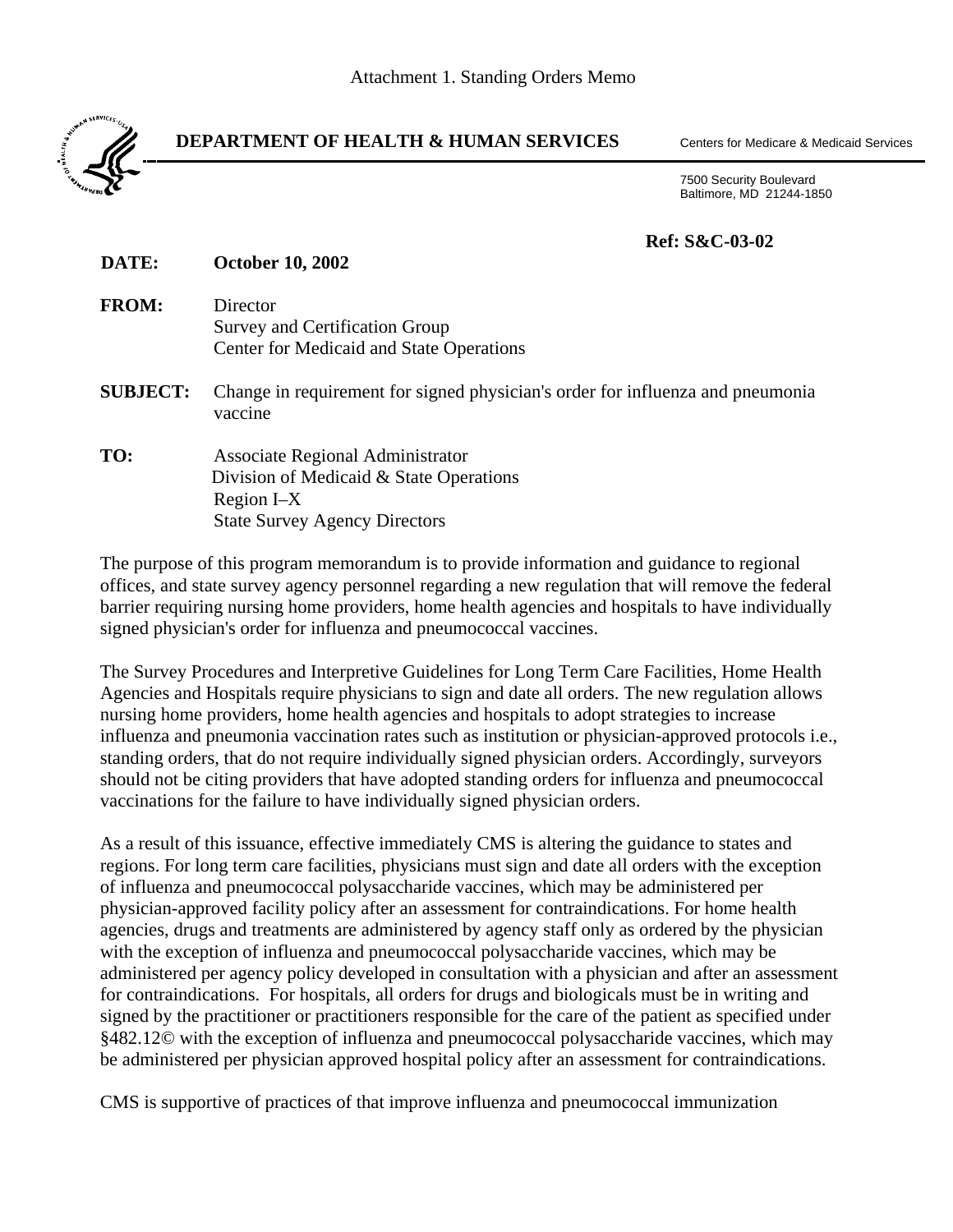coverage in long-term care facilities.

Page 2 – Change in requirement for signed physician's order for influenza and pneumonia vaccine.

Regional offices and state survey agencies should encourage nursing home facilities to provide residents with the opportunity to receive influenza and pneumococcal vaccinations.

**Effective date:** This guidance is effective immediately.

**Training:** This memorandum should be shared with all survey and certification staff, surveyors, their managers, the state/regional training coordinators.

Steven A. Pelovitz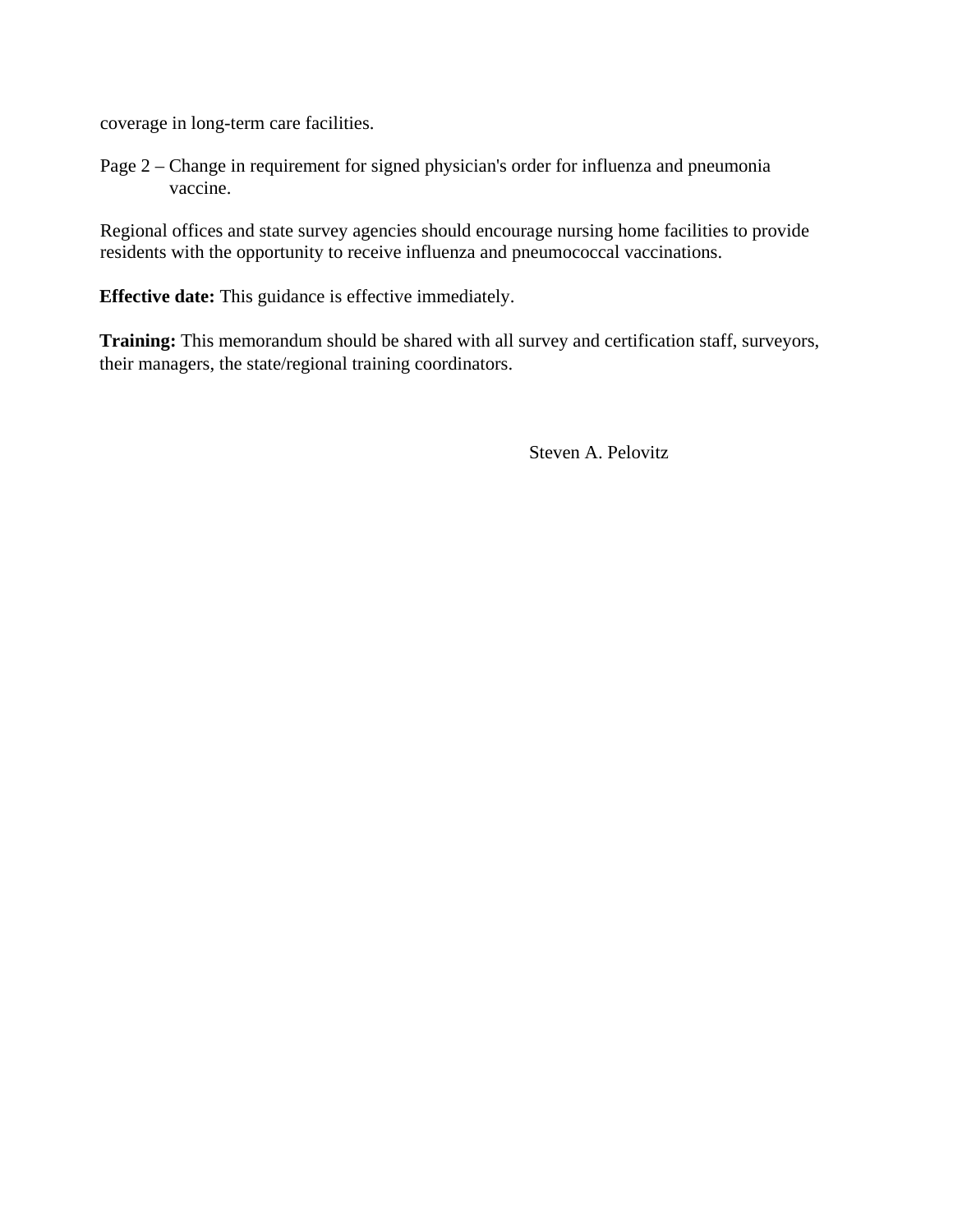| <b>RESIDENT</b> | <b>ROOM</b> | DATE OF VACCINE |
|-----------------|-------------|-----------------|
|                 |             |                 |
|                 |             |                 |
|                 |             |                 |
|                 |             |                 |
|                 |             |                 |
|                 |             |                 |
|                 |             |                 |
|                 |             |                 |
|                 |             |                 |
|                 |             |                 |
|                 |             |                 |
|                 |             |                 |
|                 |             |                 |
|                 |             |                 |
|                 |             |                 |
|                 |             |                 |
|                 |             |                 |
|                 |             |                 |
|                 |             |                 |
|                 |             |                 |